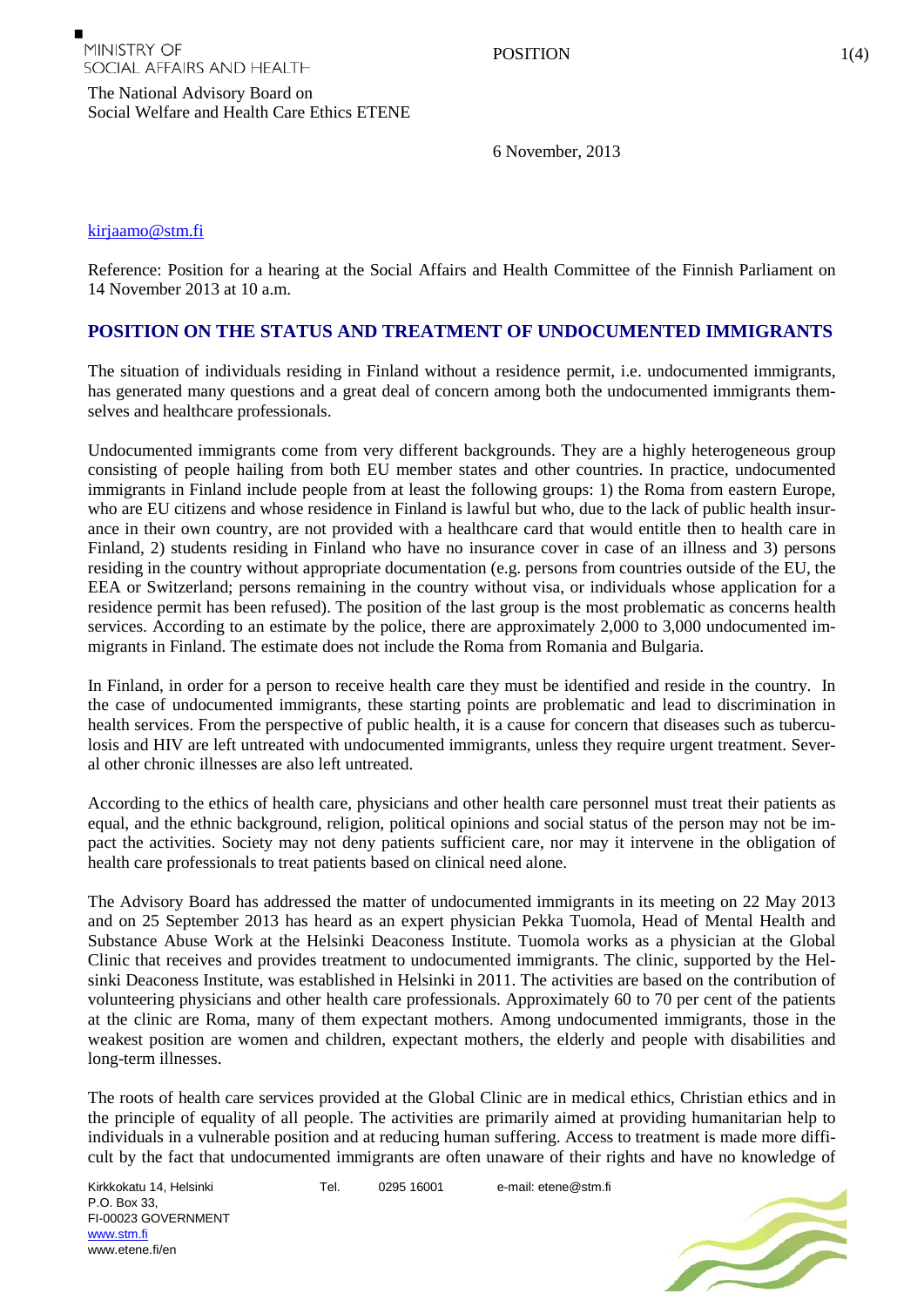where they can receive treatment. Often, they have been faced with many kinds of suffering and have become the targets of unnecessary accusations arising from intolerance in society. According to Tuomola, undocumented immigrants are afraid of getting caught and often find it difficult to talk about their situation without the help of an interpreter. The building of trust, necessary for the provision of help, can thus be challenging for a number of reasons.

Finland has ratified and is bound by the Convention for the Protection of Human Rights and Fundamental Freedoms. The right to health is a fundamental human right based on which all human beings are entitled to the best achievable physical and psychological health. In addition to access to health care and medicines, this broad concept also incorporates other rights. The International Covenant on Economic, Social and Cultural Rights (ICESCR) adopted by the United Nations is possibly the most important convention as concerns the right to health. The UN Committee on Economic, Social and Cultural Rights has defined core obligations for governments pertaining to the matter. For example, governments must arrange that everyone is provided with the necessary medicines as defined by the World Health Organisation (WHO) and must secure everyone access to health services. These must be guaranteed to all without discrimination while paying particular attention to groups in the weakest position. As a fundamental human right, the right to health and health services thus belongs to everyone residing in the area of a particular state.

According to the UN Convention on the Rights of a Child (60/1991), the States Parties shall ensure to the maximum extent possible the survival and development of the child. The parties also agree on every child's right to health. The States Parties recognize the right of the child to the enjoyment of the highest attainable standard of health and to facilities for the treatment of illness and rehabilitation of health. They shall strive to ensure that no child is deprived of his or her right of access to such health care services. States Parties have also undertaken to take appropriate measures to ensure appropriate pre-natal and post-natal health care for mothers.

Under the Constitution of Finland, those who cannot obtain the means for a life of dignity have the right to receive indispensable subsistence and care. The public authorities shall guarantee for everyone, as provided in more detail by an Act, adequate social, health and medical services and promote the health of the population. Moreover, the public authorities shall support families and others responsible for providing for children so that they have the ability to ensure the wellbeing and personal development of the children.

When discussing medical care provided to undocumented immigrants, it is important to make the distinction between the right to receive public (municipal) health care services and the right of a municipality to receive remuneration for services rendered. According to Health Care Act (1326/2010), urgent medical care must be provided irrespective of documentation or lack thereof. According to section 50(1) of the said act:

*"Urgent medical care, including urgent oral health care, mental health care, substance abuse care, and psychosocial support shall be provided for patients regardless of their place of residence. Urgent cases include cases involving an injury, a sudden onset of an illness, an exacerbation of a long-term illness, or a deterioration of functional ability where immediate intervention is required and where treatment cannot be postponed without risking the worsening of the condition or further injury."*

According to legislation, the right to urgent medical care thus also applies to undocumented immigrants. Currently, the legislation does not contain an obligation to provide non-urgent care, but the provision of more extensive care is not illegal. Under the Act, after the provision of urgent medical care the patient is transferred to his or her home municipality for the purpose of receiving further care. Undocumented immigrants, however, do not have a home municipality in Finland. In Finland, social security is defined by the Municipality of Residence Act, according to which social security is determined based on residence. The Act also determines if a person is to be provided with health care services by the public health system. The Health Insurance Act determines entitlement to health insurance benefits. A person may, however, be entitled to public health care services and health insurance medical care compensation, if EU legislation or an

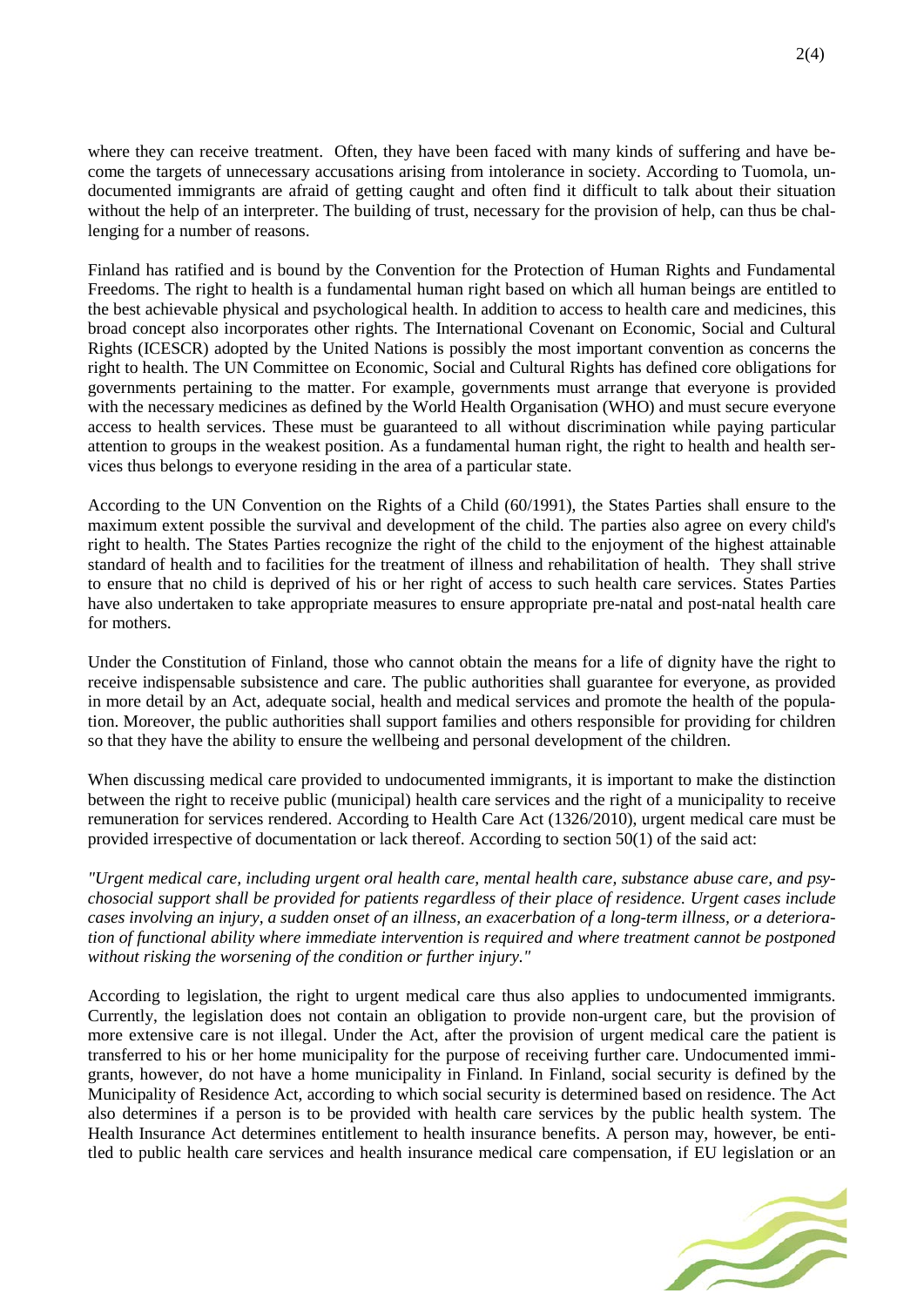international social security agreement so requires. Nationals of non-EU countries and countries uncovered by the different social security agreements can be charged full price for the care provided.

The Government has submitted a proposal to the Parliament (HE 103/2013) on a new act on cross-border health care. The new legislation also includes existing regulations on procedures and reimbursement for treatment costs. The objective of the act is to clarify the rights of patients in a situation where they seek treatment in another EU member state. It is proposed that instead of the municipality providing the treatment, the state should meet the costs of the treatment more extensively in cases in which treatment is given to a person whose treatment costs Finland is responsible for, but who does not have a home municipality in Finland. In addition, it is proposed that the state compensation should be extended to situations in which a person without a home municipality is given urgent treatment in accordance with the Health Care Act, but the cost of treatment could not be collected.

The fees payable by users of municipal social welfare and health care services are determined by the Act on Client Fees in Social Welfare and Health Care (734/1992) and the related decree (912/1992)

The proposals contained in HE 103/2013 do not remedy the status of individuals who are not entitled to nonurgent care under an international convention or an EU regulation. They will continue to have the right to urgent treatment irrespective of whether or not they can afford to pay for treatment. The municipality that has provided the treatment will either charge the costs from the patient or receive them from the government. Further, when enacted, the act will not generate the right to health insurance for undocumented immigrants.

## ETENE finds that

- Insufficient treatment of undocumented immigrants is not an acceptable alternative from the perspective of the ethics of medical care. The right of undocumented immigrants to health services under current legislation is in urgent need of specification also for the reason that the operating methods of different municipalities differ from one another.
- The necessary decisions must be made once the report by the National Institute for Health and Welfare on the topic is completed. It is necessary to determine how we can best ensure that in addition to urgent care undocumented immigrants are provided with other necessary treatment at a sufficiently early stage. Groups in need of such care include HIV-positive expectant mothers whose child is at risk of contagion and patients with poorly balanced diabetes.
- The Finnish health care system must function in such a way as to enable access to treatment and the provision of treatment for undocumented immigrants and, where necessary, referrals to further treatment as appropriate.

It is in the spirit of international conventions ratified by Finland that undocumented immigrants receive the health care services and humane treatment that they are entitled to also from the perspective of human rights. ETENE thus finds it important that the human dignity of undocumented immigrants is recognised and that their health services are clarified also with new legislation, where necessary.

On behalf of the Advisory Board

Chairman Markku Lehto

General Secretary Leila Jylhänkangas